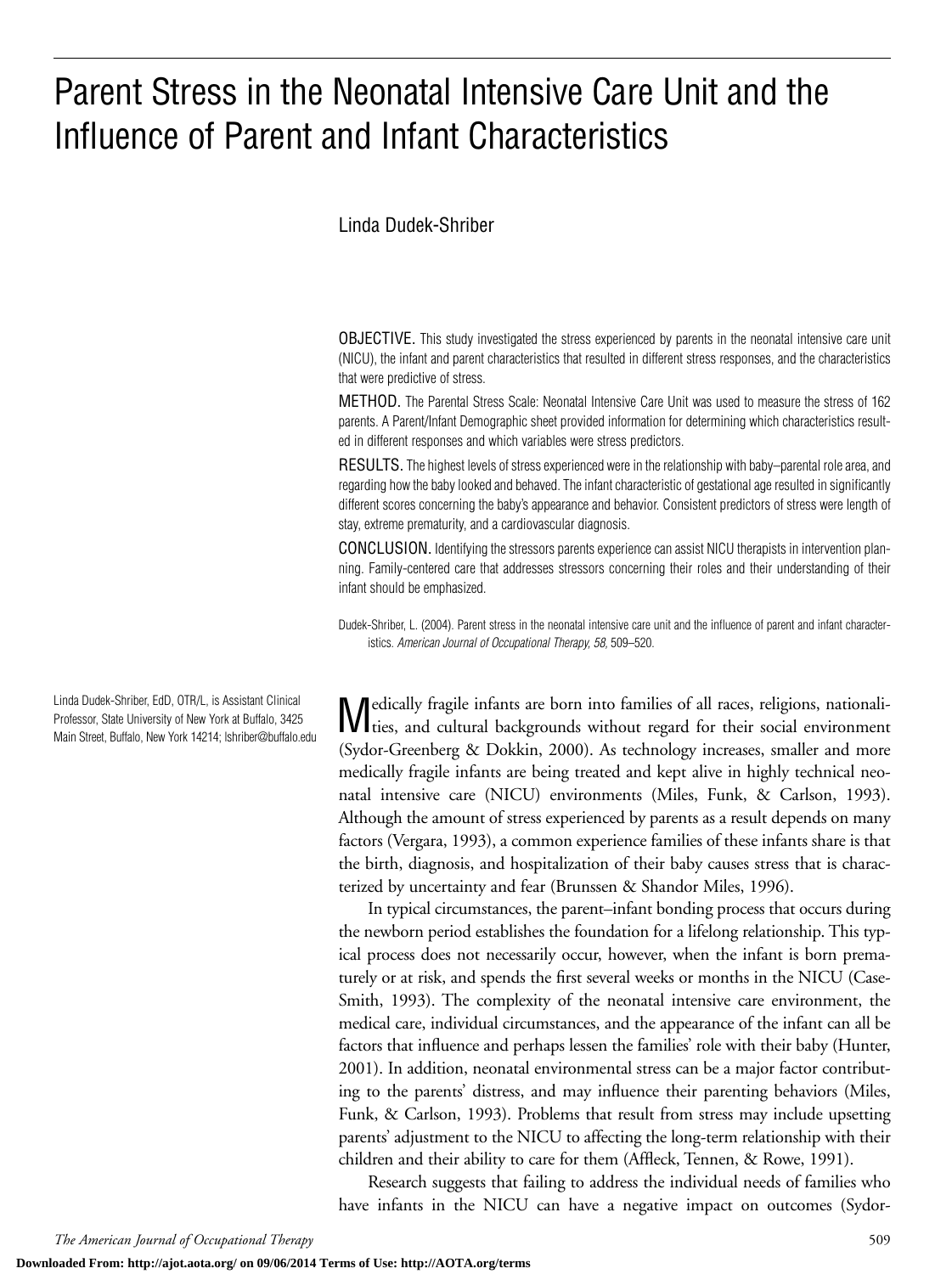Greenberg, & Dokkin, 2002). Although it is generally understood that interventions be combined with the needs of the family, unintentional discrepancies between the philosophy and practice of professionals can occur. Some authors have argued that in order for families to implement suggested interventions, they must first receive assistance in managing their stress (Dunst, Leet, & Trivette, 1988; McDowell, Saylor, Taylor, Boyce, & Stokes, 1995).

In occupational therapy, family-centered care requires the therapist to recognize the infant as part of a family system. The philosophy of occupational therapy in early intervention is based on family-centered care principals that emphasize parent–professional collaboration in an effort to help family members develop positive relationships with their newborn, gain confidence in their ability to care for their infant, and gain skills in relating to and working with the professionals involved in their infants' care (Case-Smith, 1993). Different factors, however, can impact on determining the most appropriate intervention for infants and their families. The unique characteristics of the infants, the parents, and the stress they experience can all influence the therapist's decisions regarding the treatment approach to be used. The planning of such interventions may be enhanced if the contributions of various factors that increase parental stress are identified (Shields-Poe & Pinelli, 1997). In addition, identifying aspects of the infants, the parents, and the environment that can cause stress for the family may be useful in assisting occupational therapists in understanding their relative importance and in improving the quality of care.

The purpose of this study therefore was (a) to determine the occurrence of stress, the overall stress level, and the frequency of stress experienced by parents of infants in the NICU as measured by the subscale and total scores of the *Parental Stress Scale: Neonatal Intensive Care Unit* (PSS:NICU), (b) to determine which infant and parent characteristics result in significantly different stress scores on the PSS:NICU, and (c) to determine the influence of both infant and parent characteristics in predicting stress for parents who have an infant in neonatal intensive care.

# **Background**

## *Parental Stress Intensive Care Unit Model and Occupational Therapy*

The Parental Stress Intensive Care Unit Model (Miles & Carter, 1983), which was developed and used by the nursing profession, provides a comprehensive approach for understanding, describing, and assessing sources of potential parental stress in the intensive care unit. The framework is based on Magnusson's (1982) stress theory, which defines

stress as an individual's reaction to demands that approach or exceed the limits of coping resources. Stressors are defined as the physical and psychosocial elements of a situation that impose demands on individuals that can lead to stress reactions. To describe the stress that parents experience, the model focuses initially on the interaction between personal or family background factors, situational conditions, and environmental stimuli that can influence the parents' responses to stress.

When parents have an infant in neonatal intensive care, they bring with them their own unique characteristics and set of circumstances. While in the NICU, parents are also influenced by the specific situational conditions of their infant. These conditions can include the severity of their infant's diagnosis, the infant's appearance and level of functioning, and the duration of their infant's length of stay. Environmental factors that can influence the parents' unique reaction to having an infant in the NICU might include difficulty fulfilling their parental role, the medical equipment used for intervention, and the communication patterns and behaviors of the staff (Miles & Carter, 1983). All of these factors result in the parents having a unique perception of their infant's situation, status, and condition.

As a result of the various factors that can influence them, each parent develops his or her own way of cognitively appraising, or making judgments, about the NICU experience. For example, some parents may view their situation as positive, since their infant is getting the care he or she needs. Others may see it as negative when the infant or staff is unable to correspond to their expectations or needs. Some parents may cope by using the environmental resources available to them such as the support of the NICU staff. Others may use personal resources such as family, friends, or financial assets (Miles & Carter, 1983). The response to the stress of having a child in the NICU can therefore be the result of a complicated interaction of variables that can potentially be adaptive or maladaptive. It is important that occupational therapists in the NICU understand not only the disease and disability of the infant, but also the stress and personal background factors of the family. Examining parent stress and some of the variables that influence it may provide therapists with a better understanding of how, and to what degree, the stress they experience can affect their occupational role with their child.

## *NICU Parental Stress Studies*

Studies have reported the numerous stressors that parents experience in the NICU environment and particular factors that may influence stress. There were no studies, however, that examined the combination of factors that can influence stress, as addressed by this study.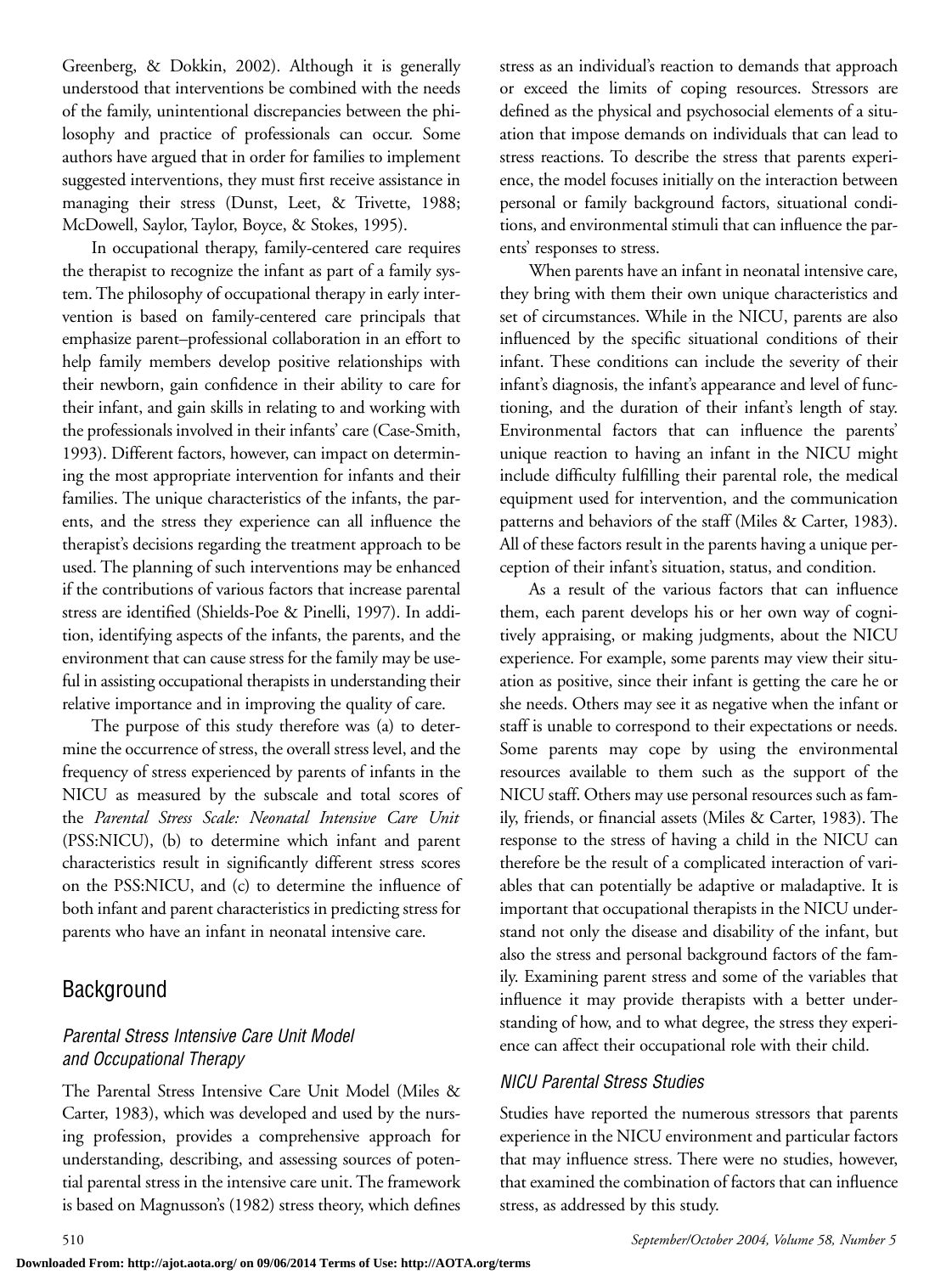Using the PSS:NICU, Miles, Funk, and Kasper (1991) identified the most stressful aspect of the NICU for 122 parents to be an alteration in the parent–infant relationship, and the infants' appearance. The sights and sounds of the NICU caused lesser stress, and few parents reported stress in the area of staff communication and relationships.

In a study of 212 parents using the PSS:NICU, Shields-Poe and Pinelli (1997) determined that the parents' greatest stress was due to their infants' appearance and behavior. These results were related to how sick they perceived their infant to be.

Holditch-Davis and Shandor Miles (2000) identified six major factors as causing stress for parents who had an infant in the NICU. They included (a) preexisting and concurrent family factors; (b) prenatal and perinatal experiences; (c) the infants' illness, appearance, and treatment; (d) concerns about outcomes; (e) loss of parental role; and (f) interactions with health providers.

Some studies have examined the specific factor of the parent's gender for its effect on stress in the NICU. Perehudoff (1990) examined the degree of stress perceived by 31 mother–father couples using the PSS:NICU and found mothers more stressed than fathers in relationship to the NICU experience as a whole, and more specifically regarding their parental role. Stress levels did not differ between mothers and fathers, however, regarding the sights and sounds of the unit, or regarding how their baby looked and behaved. In a study of 23 couples using the PSS:NICU, Miles et al. (1992) found that although both parents experienced the greatest stress in regards to their parental role, mothers experienced a greater degree of stress than fathers. Shields-Poe and Pinelli (1997) also found in using the PSS:NICU that mothers were significantly more stressed than fathers in regard to their parental role, and determined that mothers were more stressed by the sights and sounds of the unit than fathers. A difference in the mothers' and fathers' response was also demonstrated in a study by Doering, Moser, and Dracup (2000) who determined that mothers demonstrated higher anxiety and poorer adjustment than fathers to the overall experience of having a child in the NICU.

A study that specifically examined the effect of age on stress indicated that older mothers reported higher levels of stress on the PSS:NICU than younger mothers in regards to their interactions with their infants. This same study also determined that marital status could also be a factor influencing stress since single mothers demonstrated higher levels of stress than married mothers regarding how their baby looked and behaved (Shields-Poe & Pinelli, 1997). Although the authors did not indicate that the single mothers' stress was directly related to the amount of social sup-

**Downloaded From: http://ajot.aota.org/ on 09/06/2014 Terms of Use: http://AOTA.org/terms**

port they received, they did determine through this study that parents considered their spouse to be the most helpful person to them during their infants' NICU stay.

Other studies examining stress in the NICU have taken the approach of looking at a particular infant characteristic for its effect on the parents. Meyer et al. (1995) found in using the PSS:NICU that 142 mothers of preterm infants were three times more likely to experience stress than the normative population of mothers. It was suggested that these findings were consistent with stress theory since the essentially healthy women in this study had their coping resources overwhelmed by the stress inherent in the premature birth, and subsequent intensive care hospitalization of their baby. Singer et al. (1999) reported that mothers of high-risk infants with very low birth weight experienced higher stress levels than mothers of low-risk infants of very low birth weight, and infants who were typical. The length of stay of the infant also seems to have an effect on stress in that the longer the baby is hospitalized, the higher the level of stress for fathers regarding their communication with the staff (Shields-Poe & Pinelli, 1997).

Each of these studies suggests that the NICU experience of parents is stressful and complex, and that levels may differ based on gender and social support. This study, which was performed to determine (a) the occurrence, level, and frequency of stress experienced by parents of infants in the NICU as measured by the PSS:NICU, (b) the infant and parent characteristics that result in different stress scores, and (c) the influence of infant and parent characteristics in predicting stress, may assist NICU therapists in having a better understanding of how they might have more positive influence on the parents' adjustment to the environment. Understanding the parents' stress may help therapists and other health care practitioners in assisting the parents toward improving their ability to meet the needs of their infant, and to develop the skills they need for fulfilling their role.

## Method

## *Participants*

To determine the sample size for this study, two similar studies were consulted (Meyer et al. 1995; Shields-Poe & Pinelli, 1997). In these studies, a sample size of 20 was needed to achieve a power of .91 at .05 with an effect size between 31 and 32. However, to compare males and females, a larger sample size was necessary. Therefore, in order to achieve a power of .80 at .05 with an effect size of .68, a sample size of 56 was needed. Based on these results, a minimum of 60 parents was required for the current study.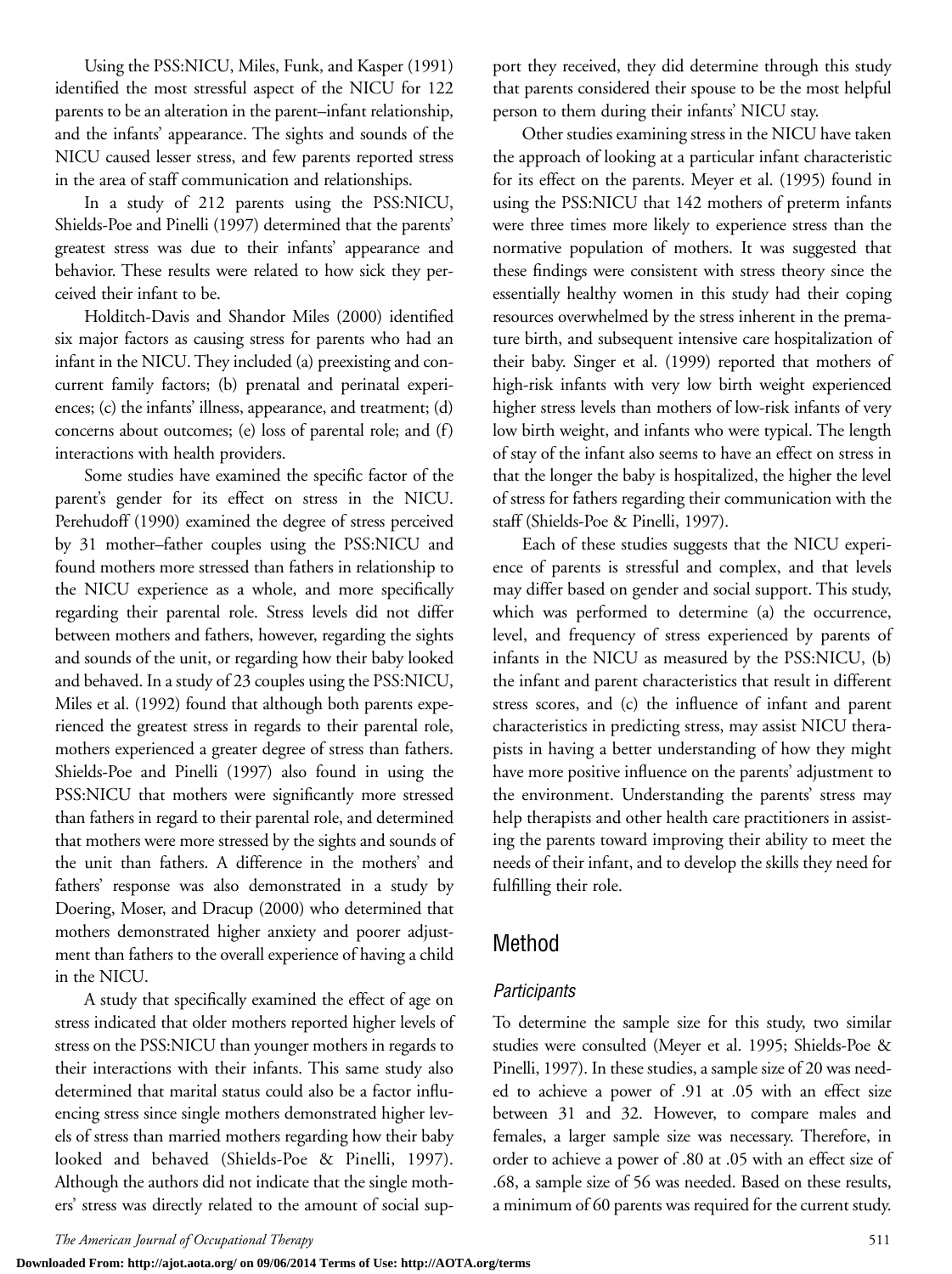A convenience sample of 181 parents of infants in a large urban hospital was recruited for the current study. To obtain data on stress, the researcher (who had no previous contact) approached the parents at a time when they were visiting but not holding their baby, and when not involved with other NICU personnel. Ten parents of the 191 who were approached indicated that they did not wish to participate, resulting in the sample of 181. From the 181 parents who participated, information from 162 parents was complete and usable. The parents were approached at various points within their infants' hospitalization. For their information to be included in the study however, their infant had to remain in the NICU for at least 7 days.

## *Instruments*

The PSS:NICU, developed by Miles (1987), is a 46-item self-report instrument that was used in this study to measure the parents' perceptions of stress within the NICU. The scale consists of four subscales that measure stress related to (a) the sights and sounds of the unit (five items), (b) the appearance and behaviors of the infant (19 items), (c) the impact on the parents' role and their relationship with their baby (10 items), and (d) the parents' relationship and communication with the staff (11 items). There is also a general stress-level question that summarizes the parents' overall feeling of stress related to having an infant in the NICU. The responses to the PSS:NICU are scored on a 5 point Likert scale on which the parents can rate the level of stress for each item from 1 (not at all stressful) to 5 (extremely stressful). There is also a not applicable (N/A) option, which is scored 0 when using one of the scale's scoring methods.

The four subscales of the PSS:NICU and the entire scale can be scored in three different ways to obtain different types of information. Mean scores are obtained for each. The *stress occurrence* score (Metric 1) is a measurement of the stress related to the parents' particular situation. In this case, only those parents who report having had the experience receive a score on the item. Those who report the item as being not applicable receive a score of 0. The second scoring method provides an *overall stress* score (Metric 2). This score is a measure of the level of stress that the parent has experienced. In this case, a parent who did not report experiencing stress by a particular item is scored 1, indicating that no stress was evident. The number of items experienced by the parent on each of the subscales and the total scale provides for the third scoring method, which are the *frequency* scores. These scores indicate the total number of stressful items the parent has experienced while having an infant in the NICU. All three methods of scoring are considered important, since they provide different types of insight concerning the parents' stress in the NICU (Miles, Funk, & Carlson, 1993).

For the psychometric evaluation of the PSS:NICU, 190 parents (115 mothers and 75 fathers) in the Midwestern and southeastern United States and Canada were used (Miles, Funk, & Carlson, 1993). Internal consistency reliability coefficients were calculated using Cronbach's alpha for three of the subscales and for the total scale. The analyses completed were done with both the *stress occurrence* (Metric 1) and *overall stress* (Metric 2) scores. The internal consistencies for the entire scale were .94 and .89, respectively. Cronbach's alpha coefficients for the *Sights and Sounds* subscale were .80 and .73; for the *Baby Looks and Behaves* subscale .92 and .83; and for the *Relationship With Baby/Parental Role* subscale .90 and .83. The internal consistency of the *Staff Behaviors and Communication* subscale was not examined since a large number of parents in this particular study did not report stress in this area (Miles et al., 1993).

Interscale correlations were also calculated between the scales for the *stress occurrence* and *overall stress* metrics. The results indicated that the subscale scores were highly correlated (*r* = .88 to .96), which suggests that they share a great deal of variance in common. However, since approximately one fourth of the variance was unshared between the *Baby Looks and Behaves* subscale, and the *Relationship With Baby/Parental Role* subscale, it was concluded that each of these scores offered a different view of the parents' stress related to the NICU (Miles et al., 1993).

To test the construct validity of the scale, it was anticipated that the perceived level of stress in the NICU would be correlated positively with the parents' anxiety. As a result, each of the parents' scores on the PSS:NICU subscales were compared with the scores on a 40-item self-report scale, the *State-Trait Anxiety Inventory* (Spielberger, Gorsuch, Lushene, Vagg, & Jacobs, 1983). Pearson correlation coefficients indicated that all of the correlations were significant at *p* < .05 (Miles et al., 1993).

A *Parent-Infant Demographic Sheet* was constructed for this study by the researcher to obtain information on the parent and infant characteristics that might contribute to, or be predictive of, different stress responses in the parents. These data were obtained confidentially from the medical files and included information on the parents' gender, age, marital status, ethnicity, education, and occupation. Data collected on the infants included their gestational age, birth weight, diagnosis, and length of stay.

## *Procedures*

Approval was obtained from the appropriate institutional review boards prior to initiating the study. To collect the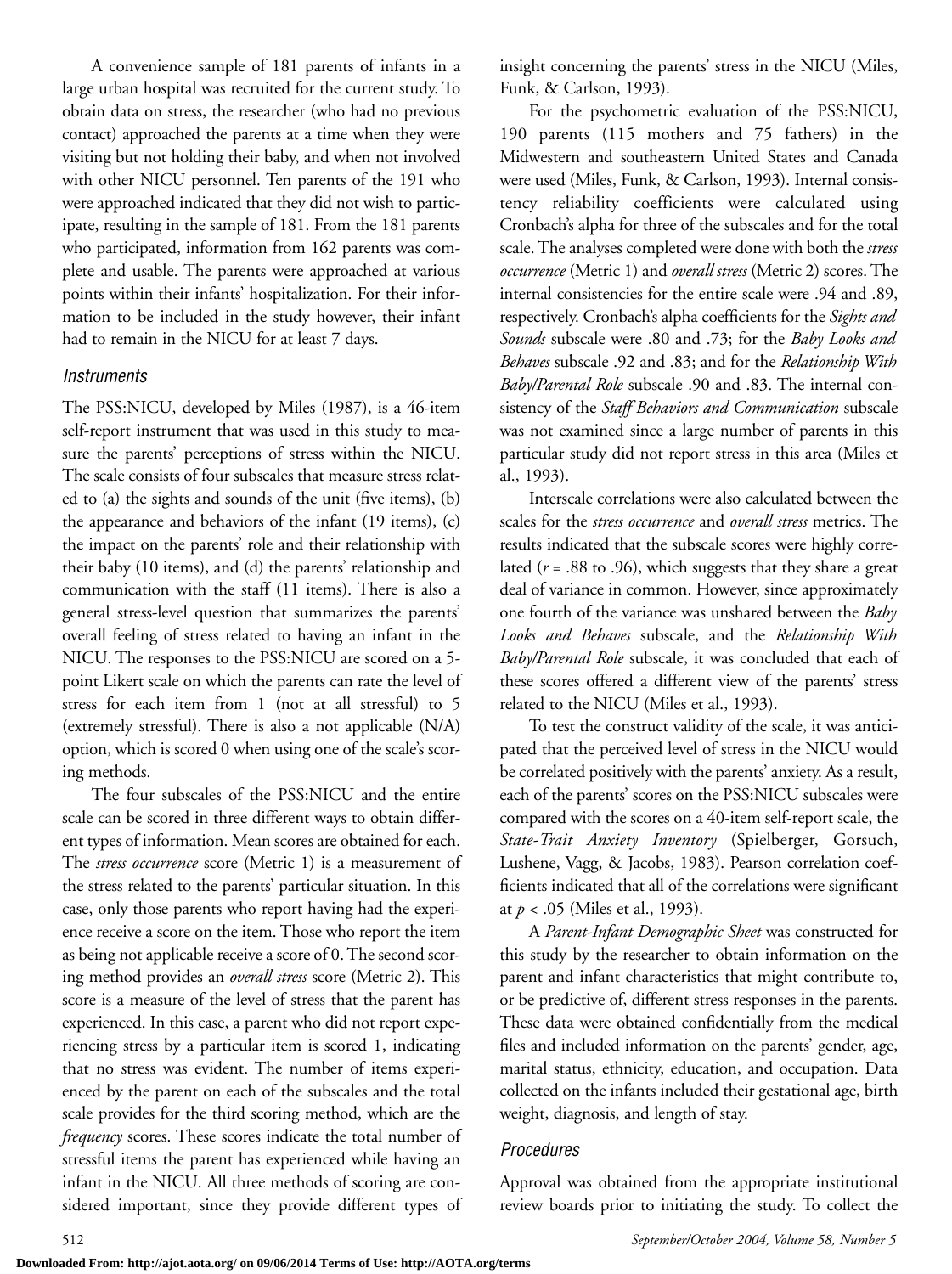data, parents of infants in Level II and Level III nurseries were approached by the researcher who introduced herself, explained the purpose of the study, and answered any questions the parents had. If the parents chose to participate, they were provided with an informed consent form and the PSS:NICU to complete. Following their completion, the mean scores for the four subscales and the entire scale were calculated for each parent using the stress occurrence and overall stress scoring metrics. Frequency scores were also calculated for each parent's subscale and PSS:NICU. On the same day, the researcher collected demographic information from the medical file using the *Parent-Infant Demographic Sheet*. To maintain confidentiality, code numbers were used instead of names.

## *Data Analysis*

To answer the first research question regarding the occurrence of stress, overall stress, and frequency of stress experienced by the sample of parents, means and standard deviations were calculated for each of the subscales, the general stress score, and the total stress scores of the PSS:NICU. To determine the answer for the second research question regarding the infant and parent characteristics that resulted in significantly different stress levels, independent *t* tests when comparing two groups, and one-way analysis of variance (ANOVA) for more than two groups were used, with Scheffe's post hoc comparison applied. In order to determine which infant and parent characteristics predicted stress levels, multiple regression analysis using a hierarchical method with three blocks was used on the subscale, general, and total scores. Within each block, stepwise methods were applied to determine the extent to which each infant and parent variable contributed to stress. Since the infants' variables were known to have a stronger impact on parental stress levels than the parents' variables, they were entered into the block first. The first block included the infants' (a) gestational age, (b) birth weight, and (c) diagnosis. The infants' length of stay was entered into the second block. Although length of stay was not an infant or parent characteristic, it was entered into the second block because it had a stronger association with the dependent variable than the parents' characteristics. The last block of variables entered was the parents' characteristics. This block included their (a) gender, (b) age, (c) ethnicity, (d) education, and (e) occupation, which were also entered using the stepwise method. Since there were several statistical analyses involved in this study, it was necessary to set the alpha level at .01 to adequately control for a Type 1 error. Therefore, only those results significant at .01 are reported. All data analyses were conducted using the Statistical Package for Social Sciences, Version 10.

# Results

## *Parent and Infant Characteristics*

The majority of the 162 parents who participated and had complete and usable data were females (80%). Ages ranged from 14 to 51 years. Most of the parents were White (80.9%) and married (61%). Various educational levels were represented. Eighty different occupations were reported, so for the purposes of data analysis, they were categorized into the three groups: homemakers or unemployed, professionals, and nonprofessionals (see Table 1).

The infants in this study represented different gestational ages, birth weights, and diagnoses. Sixty-eight distinct medical diagnoses were included in the sample, which were categorized into five areas that represented similar areas of complication. The infants' length of stay at the time of data collection ranged from 1–155 days, with a mean length of stay of 15 days (see Table 2). Although the data were collected at these various points in time, if the infant did not remain in the NICU for 7 days, that infant's data were not included in the study.

#### **Table 1. Parent Demographics**

| Characteristics          | n              | $\frac{0}{0}$ |
|--------------------------|----------------|---------------|
| Gender                   |                |               |
| Female                   | 130            | 80.0          |
| Male                     | 32             | 20.0          |
| Age                      |                |               |
| 14-21 years              | 26             | 16.0          |
| $22 - 32$ years          | 75             | 46.3          |
| 33-51 years              | 61             | 37.7          |
| <b>Marital Status</b>    |                |               |
| Single                   | 53             | 32.7          |
| <b>Married</b>           | 99             | 61.1          |
| Separated                | 6              | 3.7           |
| <b>Divorced</b>          | 1              | .6            |
| Cohabitate               | 3              | 1.9           |
| Ethnicity                |                |               |
| White                    | 131            | 80.9          |
| Hispanic                 | $\overline{4}$ | 2.5           |
| African-American         | 25             | 15.4          |
| Asian                    | 1              | .6            |
| <b>Other</b>             | 1              | .6            |
| Education                |                |               |
| Less Than High School    | 25             | 15.4          |
| <b>High School</b>       | 59             | 36.4          |
| Associate's Degree       | 20             | 12.3          |
| <b>Bachelor's Degree</b> | 39             | 24.1          |
| Master's Degree          | 15             | 9.3           |
| Doctorate Degree         | $\overline{4}$ | 2.5           |
| Occupation               |                |               |
| Homemaker or Unemployed  | 55             | 34.0          |
| Professional             | 50             | 30.9          |
| Nonprofessional          | 57             | 35.2          |
| $N = 162$                |                |               |

**Downloaded From: http://ajot.aota.org/ on 09/06/2014 Terms of Use: http://AOTA.org/terms**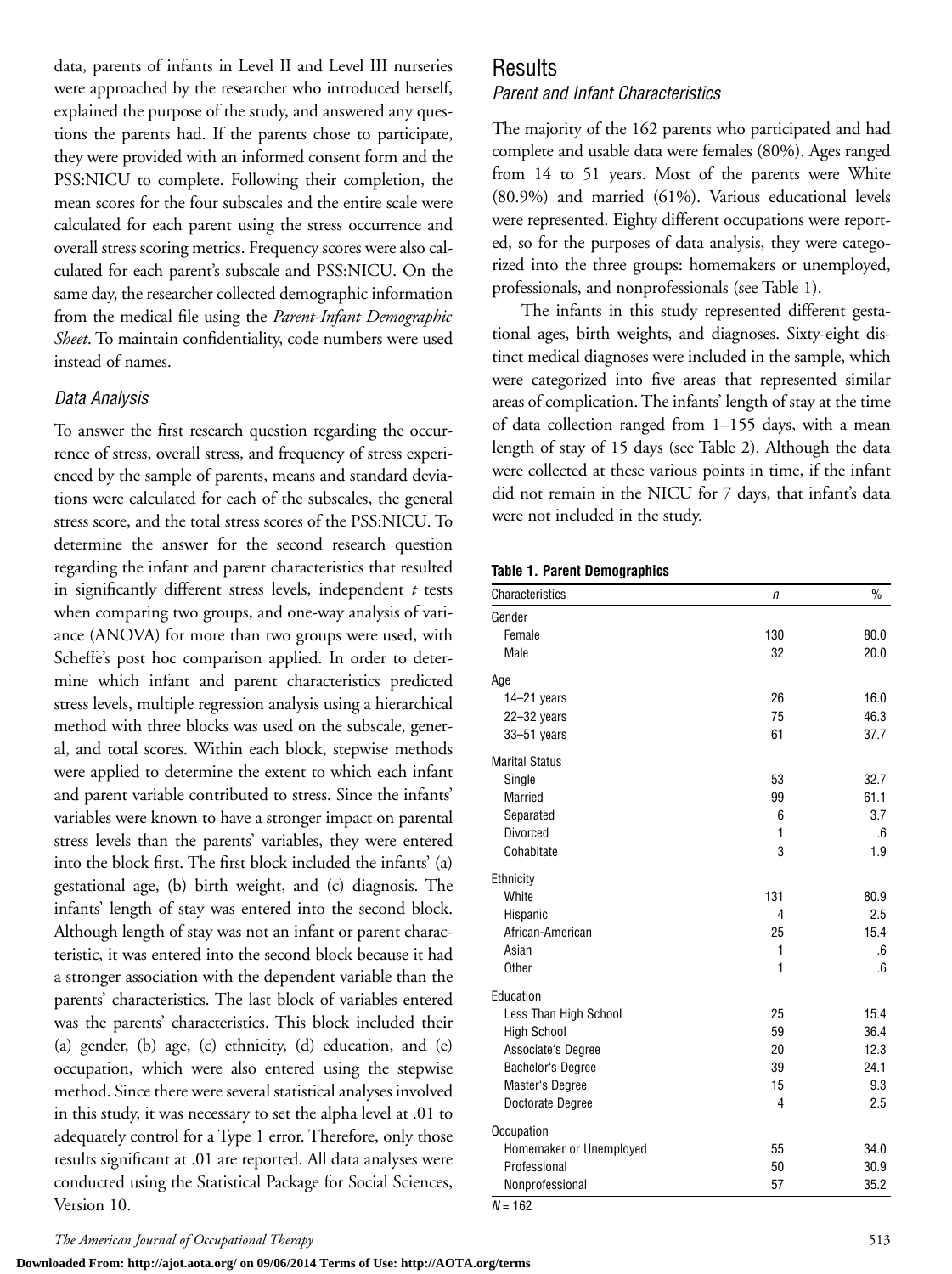#### **Table 2. Infant Demographics**

| Characteristics                                  | n  | %    |
|--------------------------------------------------|----|------|
| Gestational Age                                  |    |      |
| Extremely Premature (< 28 wks.)                  | 33 | 20.4 |
| Premature (28-36 wks.)                           | 99 | 61.1 |
| Full-Term (37-42 wks.)                           | 30 | 18.5 |
| Birth Weight                                     |    |      |
| Average (above 2,500 grams)                      | 46 | 28.4 |
| Low (1,500–2,500 grams)                          | 32 | 19.8 |
| Very Low $(1,000 - < 1,500$ grams)               | 44 | 27.2 |
| Extremely Low (< 1,000 grams)                    | 40 | 24.7 |
| <b>Medical Complication</b>                      |    |      |
| <b>Prematurity With Respiratory Disorders</b>    | 66 | 40.7 |
| Respiratory With Hemotylitic, Infectious, and/or |    |      |
| Metabolic Disorder                               | 39 | 24.1 |
| Cardiovascular Disorders                         | 19 | 11.7 |
| Gastrointestinal and/or Nephrolytic Disorders    | 12 | 74   |
| Congenital, Neurological, and Visual Disorders   |    |      |
| <b>With Complications</b>                        | 26 | 16.0 |

*Note.* Infants' length of stay at time of data collection: range: 1–155 days, (*M* = 14.9, *SD* = 20.5). *N* = 162

#### *Parent Stress Levels*

The stress that the parents experienced according to their PSS:NICU scores is illustrated in Table 3. In general, their stress ranged from moderately high to negligible depending on which dimension was being measured.

A feeling of *general stress* was highest for parents. The subscale in which they reported their greatest stress (although moderate) was in the *Relationship With Baby/Parental Role* area. Parents experienced "a little" to a moderate degree of stress regarding how their *Baby Looks and Behaves*. The *Sights and Sounds* of the unit caused only "a little" stress, and the area of *Staff Behaviors and Communication* was not particularly stressful at all.

When examining the mean scores for the entire scale, the stress occurrence score that indicates whether something was stressful or not was in the "a little" stressful range  $(M = 2.71, SD = .73)$ . The overall stress score that indicates the degree of stress parents experienced was also within this same range  $(M = 2.36, SD = .66)$ . In regard to the frequency of stress, the results indicated that approximately 32 of the 47 items on the scale were stressprovoking factors.

#### *The Influence of Characteristics on Stress Scores*

The infant characteristic of gestational age was significant in relation to the stress occurrence score on the *Baby Looks* and Behaves subscale ( $F = 6.263$ ,  $p = .002$ ). Parents of infants less than 28 weeks gestational age obtained significantly higher *stress occurrence* scores (*M =* 3.70, *SD =* 1.75) than parents whose infants who were in the 28–36-week range (*M* = 2.91, *SD* = .96). Parents of infants less than 28 weeks gestation also experienced a significantly higher *overall stress* score on this subscale (*M* = 3.27, *SD* = 2.96) than parents of infants in the 28–36-week age range (*M* = 2.36, *SD* = .86). It should be noted that for the overall stress score on this subscale, the *F* value was not significant  $(F = 4.480, p = .013)$  at .01, however post hoc analysis showed that parents of infants less than 28 weeks and parents of infants 28–36 weeks were significantly different at .01 (see Table 4).

There were four parent variables that were significant for the *frequency* of stress scores on the *Sights and Sounds* subscale. These included gender  $(t = 3.518, p = .001)$ , marital status ( $F = 5.043$ ,  $p = .008$ ), education ( $F = 3.399$ ,  $p =$ .006), and occupation (*F* = 5.716, *p* = .004). The post hoc analyses revealed that males  $(M = 5.00, SD = .00)$  were more stressed than females ( $M = 4.75$ ,  $SD = .80$ ), and married and cohabitating parents (*M* = 4.92, *SD* = .34) were more stressed than single parents  $(M = 4.55, SD = 1.13)$ . Parents with a high school education (*M* = 4.86, *SD* = .54) and those with a bachelor's degree (*M* = 4.92, *SD* = .35) had higher stress frequency levels than those who did not complete high school ( $M = 4.28$ ,  $SD = 1.46$ ). In regard to occupation, parents who were working nonprofessionals obtained a significantly higher frequency score (*M* = 4.96,  $SD = .19$ ) than parents who were homemakers–unemployed (*M* = 4.55, *SD* = 1.12) (see Table 5).

On the *Baby Looks and Behaves* subscale, marital status was significant for the *overall stress* score  $(F = 7.499, p = .001)$ . Here, separated or divorced parents scored significantly higher ( $M = 4.60$ ,  $SD = 6.40$ ) than single parents ( $M = 2.67$ ,  $SD =$ .97), and married or cohabitating parents (*M* = 2.34, *SD* = .79). On the *Relationship With Baby/Parental Role* subscale,

|  |  |  | Table 3. Parent Stress Scale: NICU Subscale and Total Mean Scores Using Three Scoring Metrics |  |  |  |  |
|--|--|--|-----------------------------------------------------------------------------------------------|--|--|--|--|
|--|--|--|-----------------------------------------------------------------------------------------------|--|--|--|--|

|                                              | Metric #1<br><b>Stress Occurrence</b> |     | Metric $#2$<br><b>Overall Stress</b> |     | Metric $#3$<br>Frequency |     |
|----------------------------------------------|---------------------------------------|-----|--------------------------------------|-----|--------------------------|-----|
| Subscale                                     | М                                     | SD  | М                                    | SD  | M                        | SD  |
| Sights and Sounds (5 items)                  | 2.37                                  | 1.1 | 2.28                                 | .84 | 4.80                     | .72 |
| Baby Looks and Behaves (19 items)            | 3.15                                  | 1.2 | 2.55                                 | 1.6 | 12.7                     | 3.7 |
| Relationship and Parental Role (10 items)    | 3.60                                  | .91 | 3.22                                 | .91 | 8.3                      | 1.6 |
| Staff Behaviors and Communication (11 items) | 1.92                                  | 1.4 | 1.57                                 | .89 | 5.6                      | 4.0 |
| <b>Total Mean Score</b>                      | 2.71                                  | .73 | 2.36                                 | .66 | 31.98                    | 7.4 |

*Note.* General stress score: *M* = 3.73, *SD* = 1.33.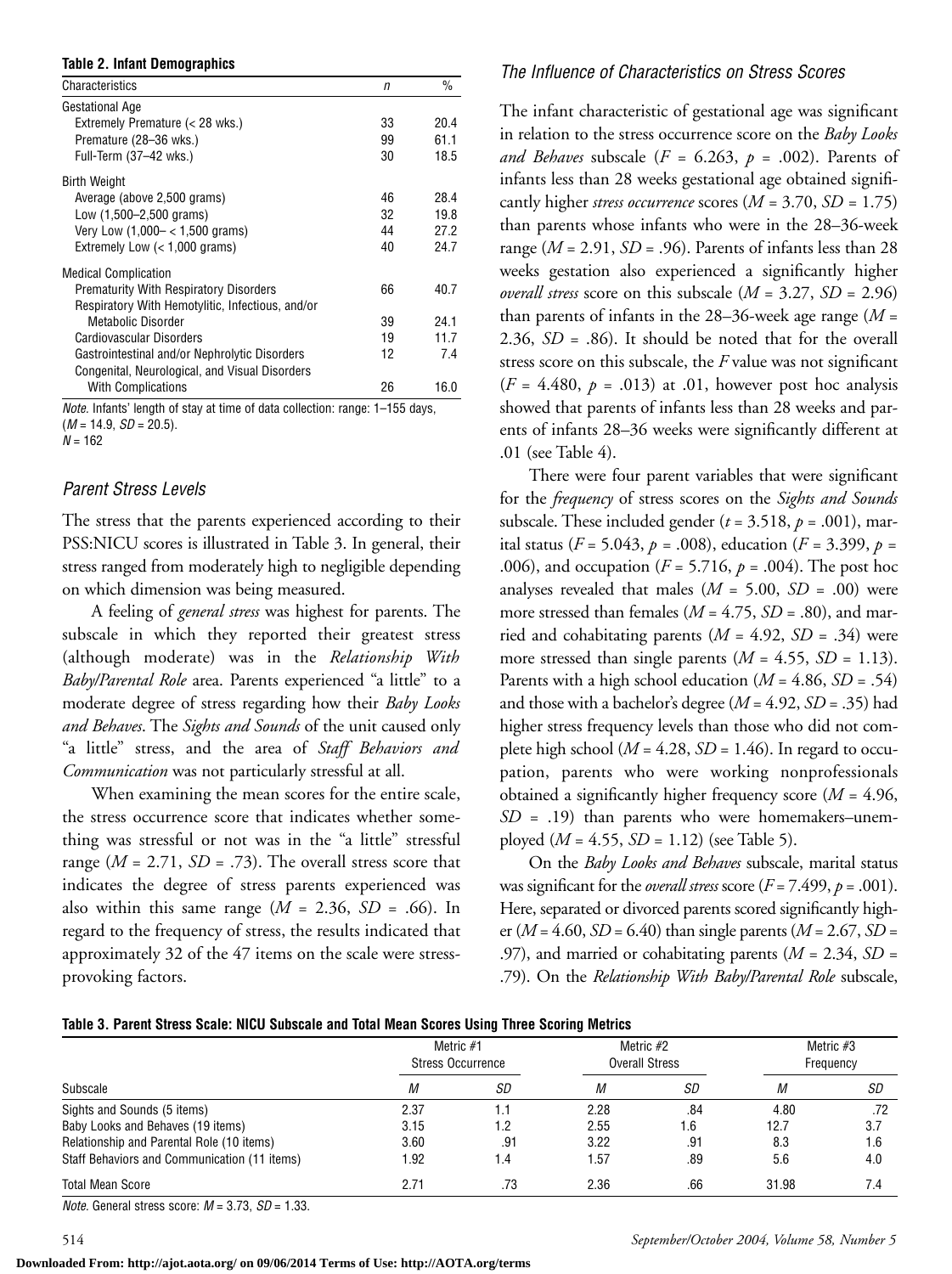#### **Table 4. Analysis of Variance for Baby Looks & Behaves Subscale Scores According to Infant Characteristics**

| Subscale & Characteristic | Mean $(SD)$  | $F({}_{p})$         | Post Hoc Analysis          |
|---------------------------|--------------|---------------------|----------------------------|
| Baby Looks & Behaves      |              |                     |                            |
| <b>Stress Occurrence</b>  |              |                     |                            |
| <b>Gestational Age</b>    |              | $F = 6.263$ (.002)  |                            |
| $<$ 28 wks.               | 3.70(1.75)   |                     | $<$ 28 wks. vs. 28-36 wks. |
| 28-36 wks.                | 2.91( .96)   |                     |                            |
| 37-42 wks.                | $3.37$ (.94) |                     |                            |
| Baby Looks & Behaves      |              |                     |                            |
| <b>Overall Stress</b>     |              |                     |                            |
| <b>Gestational Age</b>    |              | $F = 4.480$ (.013)* |                            |
| $<$ 28 wks.               | 3.27(2.96)   |                     | $<$ 28 wks. vs. 28-36 wks. |
| 28-36 wks.                | 2.36(.86)    |                     |                            |
| 37-42 wks.                | $2.42$ (.79) |                     |                            |

*Note.* \**F* value was not significant at .01. However, post hoc analysis showed that < 28 wks. and 28–36 wks. were significantly different at .01 level.

|  | Table 5. Differences in Sights and Sounds Subscale Frequency of Stress Scores According to Parent Characteristics |
|--|-------------------------------------------------------------------------------------------------------------------|
|  |                                                                                                                   |

| Characteristic        | Mean $(SD)$      | $t_{n}$ ) or $F_{n}$ ) | Post Hoc Analysis             |
|-----------------------|------------------|------------------------|-------------------------------|
| Gender                |                  | $t = 3.518$ (.001)     |                               |
| Female                | 4.75(.80)        |                        |                               |
| Male                  | 5.00(.00)        |                        |                               |
| <b>Marital Status</b> |                  | $F = 5.043$ (.008)     |                               |
| Single                | 4.55(1.13)       |                        | Single vs. Married/Cohabitate |
| Married/Cohabitate    | $4.92$ ( $.34$ ) |                        |                               |
| Separated/Divorced    | 5.00(0.00)       |                        |                               |
| Education             |                  | $F = 3.399$ (.006)     |                               |
| $<$ H.S.              | 4.28 (1.46)      |                        | $<$ H.S. vs. H.S.             |
| H.S.                  | 4.86(.54)        |                        |                               |
| Assoc.                | 4.90(.31)        |                        |                               |
| BA/BS                 | $4.92$ (.35)     |                        | BA/BS vs. $<$ H.S.            |
| MA/MS                 | 4.93( .25)       |                        |                               |
| Doctorate             | 5.00(0.00)       |                        |                               |
| Occupation            |                  | $F = 5.716(.004)$      |                               |
| Homemaker/Unemployed  | 4.55( .12)       |                        | Homemaker/Unemployed vs.      |
| Professional          | 4.90( .42)       |                        | Nonprofessional               |
| Nonprofessional       | 4.96( .19)       |                        |                               |

gender was significant ( $t = 2.688$ ,  $p = .008$ ), with mothers having a higher *overall stress* score (*M* = 3.31, *SD* = .90) than fathers  $(M = 2.84, SD = .87)$  (see Table 6).

#### *Predictors of Stress*

The combination of infant and parent characteristics was examined for their influence in predicting stress on the subscale, general, and total scores of the PSS:NICU (see Table 7).

*Sights and Sounds Subscale.* Two characteristics contributed significantly to the prediction of the *frequency* of stress experienced. These included the parents' ethnicity and their education. Parents who were White and parents with a higher education had a greater frequency of stress than parents who were minorities, and had less education. None of the infant characteristics contributed significantly to the prediction of scores for this subscale.

*Baby Looks and Behaves Subscale.* For the *stress occurrence* metric, two infant variables predicted significantly. These included the infants' length of stay at the time of data collection and the infants' diagnosis. If the infants' length of stay was longer, and they had a cardiovascular complication, the parents' stress occurrence score was higher. For *overall stress*, the strongest predictor was also the infants' length of stay. In addition, the parents' ethnic background was a predictor, with minorities having greater overall stress than parents who were White. For the *frequency* of stress, the most important predictor was the infants' gestational age, with extreme prematurity having the most impact. The infants' length of stay at the time of data collection was also a contributing predictor, with a longer length of stay resulting in greater stress frequency. For parents, marital status was a predictor, with those who were not married having a higher frequency of stress regarding how their baby looked and behaved than those who were married.

*Relationship With Baby and Parental Role Subscale.* For *stress occurrence*, the parents' age had the strongest impact, with the youngest group of parents experiencing the greatest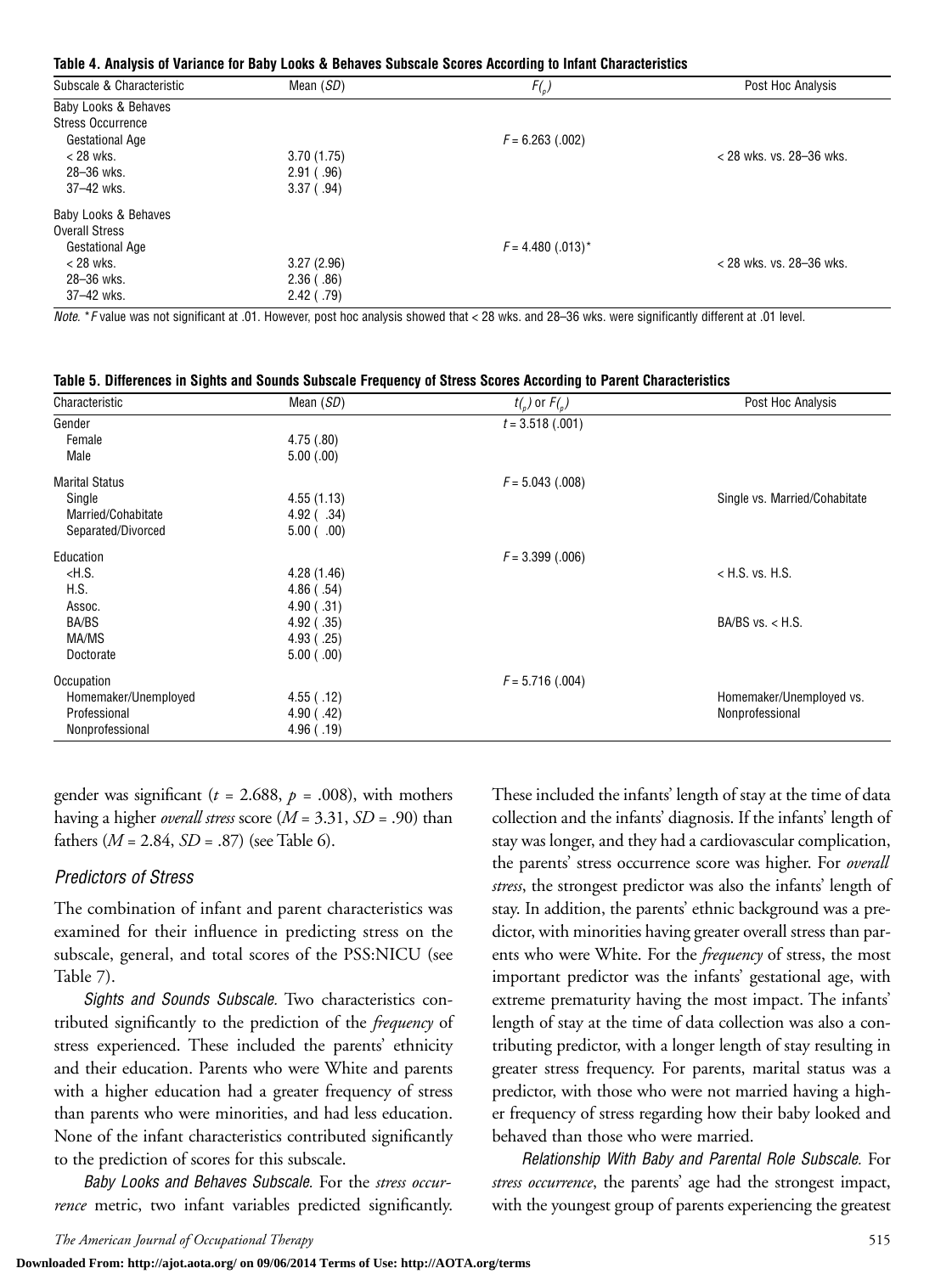|  |  | Table 6. Differences in Baby Looks & Behaves and Relationship/Parental Role Subscale Scores According to Parent Characteristics |  |  |
|--|--|---------------------------------------------------------------------------------------------------------------------------------|--|--|
|  |  |                                                                                                                                 |  |  |

| Subscale & Characteristic  | Mean $(SD)$  | $F(r)$ or $t(r)$  | Post hoc Analysis                         |
|----------------------------|--------------|-------------------|-------------------------------------------|
| Baby Looks & Behaves       |              |                   |                                           |
| <b>Overall Stress</b>      |              |                   |                                           |
| <b>Marital Status</b>      |              | $F = 7.499(.001)$ |                                           |
| Single                     | $2.67$ (.97) |                   | Single vs. Separated/Divorced             |
| Married/Cohabitate         | $2.34$ (.79) |                   | Married/Cohabitate vs. Separated/Divorced |
| Separated/Divorced         | 4.60(6.40)   |                   |                                           |
| Relationship & Parent Role |              |                   |                                           |
| <b>Overall Stress</b>      |              |                   |                                           |
| Gender                     |              | $t = 2.688(.008)$ |                                           |
| Female                     | 3.31(.90)    |                   |                                           |
| Male                       | 2.84(.87)    |                   |                                           |

stress occurrence regarding their relationship and role. The second most important predictor was the infants' diagnosis of a cardiovascular disorder. Gender was the strongest predictor of *overall stress*, with women experiencing greater overall stress than men regarding their relationship with their baby and their role. In addition, the infants' diagnosis of a cardiovascular disorder was a contributing predictor in this area.

*Staff Behaviors and Communication Subscale.* For *overall stress*, the only contributing predictor was the infant diagnosis of a cardiovascular disorder. The infants' length of stay at the time of data collection was predictive of the *frequency* of stress, with a longer the length of stay resulting in greater frequency. Having a baby with a cardiovascular disorder was the second most important predictor for frequency of stress in this area.

#### **Table 7. Final Regression Model for the Subscale and Total PSS:NICU Scores**

|                                           | Constant | 1st Variable                                             | 2nd Variable                                                 | 3rd Variable                                  |                  |              |            |
|-------------------------------------------|----------|----------------------------------------------------------|--------------------------------------------------------------|-----------------------------------------------|------------------|--------------|------------|
| <b>Scoring Metric</b>                     | $\alpha$ | $b( \beta)$                                              | $b( \beta)$                                                  | $b( \beta)$                                   | $R$ <sub>2</sub> | Adj. $R_{2}$ | <b>SEE</b> |
| <b>Sights and Sounds</b>                  |          |                                                          |                                                              |                                               |                  |              |            |
| Frequency                                 | 5.126    | Ethnicity<br>$-.469(-.260)$                              | Education<br>.084(.156)                                      |                                               | 0.110            | 0.099        | 0.684      |
| Baby Looks & Behaves                      |          |                                                          |                                                              |                                               |                  |              |            |
| <b>Stress Occurrence</b>                  | 2.895    | Length of Stay<br>.013(.217)                             | Infant Cardiovascular<br><b>Diagnosis</b><br>.650(.175)      |                                               | 0.073            | 0.062        | 1.628      |
| <b>Overall Stress</b>                     | 1.464    | Length of Stay<br>.020(.269)                             | Ethnicity<br>.660(.169)                                      |                                               | 0.118            | 0.107        | 1.476      |
| Frequency                                 | 18.807   | <b>Gestational Age</b><br>$-1.42$ ( $-.189$ )            | Length of Stay<br>.033(.180)                                 | <b>Marital Status</b><br>$-1.268$ ( $-.166$ ) | 0.143            | 0.127        | 3.482      |
| Relationship/Parental Role                |          |                                                          |                                                              |                                               |                  |              |            |
| <b>Stress Occurrence</b>                  | 4.284    | Parent Age<br>$-.025(-.196)$                             | Infant Cardiovascular<br><b>Diagnosis</b><br>.524(.185)      |                                               | 0.077            | 0.066        | 0.8848     |
| <b>Overall Stress</b>                     | 3.782    | Gender<br>$-.520(-.228)$                                 | Infant Cardiovascular<br><b>Diagnosis</b><br>.517(.183)      |                                               | 0.076            | 0.064        | 0.883      |
| <b>Staff Behavior &amp; Communication</b> |          |                                                          |                                                              |                                               |                  |              |            |
| <b>Overall Stress</b>                     | 1.506    | Infant Cardiovascular<br><b>Diagnosis</b><br>.573 (.209) |                                                              |                                               | 0.043            | 0.038        | 0.8696     |
| Frequency                                 | 3.782    | Length of Stay<br>.058(.297)                             | Infant Cardiovascular<br><b>Diagnosis</b><br>$2.32$ $(.187)$ |                                               | 0.117            | 0.106        | 3.974      |
| <b>General Stress</b>                     | 3.813    | Infant Prematurity/<br>Respiratory<br>$-.561(-.207)$     | Length of stay<br>.011(.166)                                 |                                               | 0.061            | 0.050        | 1.300      |
| <b>Total Means</b>                        |          |                                                          |                                                              |                                               |                  |              |            |
| <b>Stress Occurrence</b>                  | 2.660    | Infant Cardiovascular<br><b>Diagnosis</b><br>.504(.222)  | Gender<br>$-.337(-1.83)$                                     |                                               | 0.074            | 0.063        | 0.7093     |
| <b>Overall Stress</b>                     | 2.712    | Infant Cardiovascular<br><b>Diagnosis</b><br>.413 (.202) | Gender<br>$-.326(-.197)$                                     |                                               | 0.071            | 0.059        | 0.6404     |
| Frequency                                 | 34.10    | Infant Prematurity/<br>Respiratory<br>.086(.241)         | Infant Cardiovascular<br><b>Diagnosis</b><br>3.93 (.172)     | <b>Gestational Age</b><br>$-122(-081)$        | 0.103            | 0.086        | 7.075      |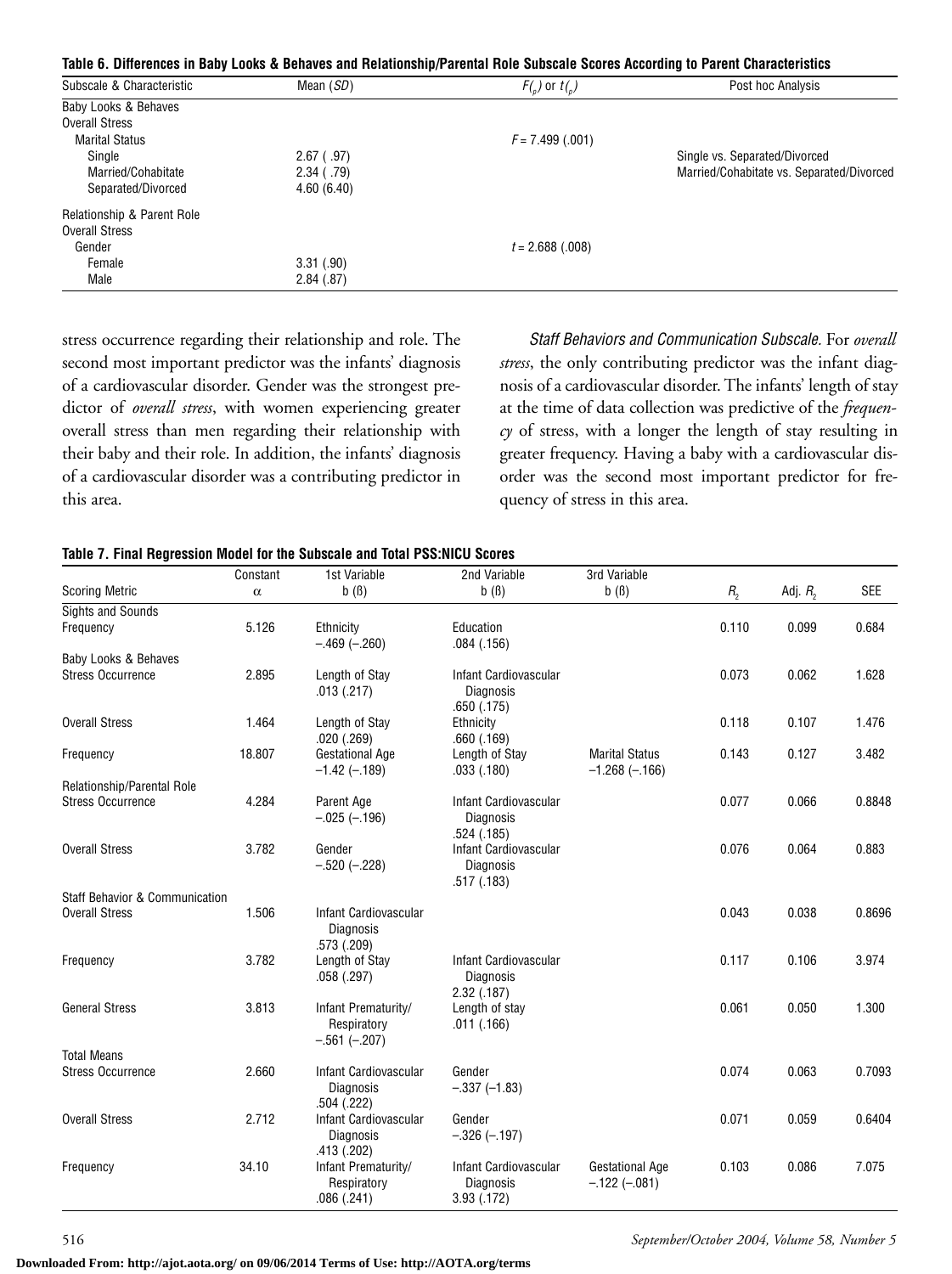*General Stress Score.* The most important predictor of *general stress* was having an infant with a diagnosis of prematurity with a respiratory disorder. The second most important predictor was a longer length of stay.

*Parental Stress Scale: NICU Total Mean Scores.* For both *overall stress* and *stress occurrence*, the most important predictor was the infant diagnosis of a cardiovascular disorder. Parents who had an infant with this diagnosis had higher overall stress and stress occurrence than parents with infants with other diagnostic complications. Parent gender was also an important predictor of overall stress, with mothers having higher overall stress than fathers. The most important predictors for the total *frequency* of stress scores were the infants' length of stay, followed by the infants' gestational age. The longer the infants' stay, and the younger the gestational age (< 28 weeks), the greater the frequency of stress. Finally, having an infant with a cardiovascular disorder resulted in greater frequency than the other diagnoses. Therefore, having a baby that was extremely premature and had a cardiovascular disorder resulted in the highest stress frequency.

# Discussion

The results of this research indicate that scores measuring a feeling of general stress were highest on the PSS:NICU, suggesting that the stress experienced by parents may often be diffuse. This was especially true for parents of a premature baby with a respiratory disorder and a longer length of stay. Case-Smith (2001) has said that the process of intervention begins with the identification of family concerns. The finding of high general stress suggests that it is important for occupational therapists and other health care practitioners to determine more precisely what those specific stressors are so that their intervention protocols can better address the parents' needs, reduce their stress, and enhance their ability to understand and cope with their infant.

Specifically, in regard to the different areas of stress measured by the PSS:NICU, the results of this study are consistent with others (Miles et al., 1991, 1992), which indicate that the most stressful aspect of having an infant in the NICU is an altered parent role and relationship with their baby. This alteration is particularly stressful for mothers, younger parents, and parents of infants with a cardiovascular diagnosis. Each of these findings is important to occupational therapists since it is the philosophy of the profession to provide the support needed to facilitate a positive parent–infant relationship (Case-Smith, 2001). If occupational therapists are practicing this philosophy, this particular area of stress for parents should already be receiving the attention it deserves. If it is not, this study substantiates that intervention that focuses on the parents' role with their infant should be a priority.

Greater stress for mothers regarding their role has been demonstrated by this study, and in studies by Miles, Funk, and Kasper (1991), Perehudoff (1990), and Shields-Poe and Pinelli (1997), who have suggested that mothers and fathers may have different expectations of their role with their infant. Case-Smith (2001) has indicated that mothers and fathers react differently to a child with a disability. Therefore, therapists and other health care practitioners need to work with parents in identifying roles that each of them can fulfill in the NICU, and provide support for caregiving procedures that are appropriate for the parent, and the infant's level of tolerance. Also, although it seems that less experience in the parental role might cause greater stress for younger parents (ages 14–21 years) as demonstrated by this study, the results of a study by Shields-Poe and Pinelli were directly the opposite. It can therefore only be speculated that for the younger parents in the current study, perhaps being a parent for the first time, or not knowing what to do and what to expect, provoked greater stress. For these parents, learning how to recognize their infants' cues and how to touch and handle their babies, which has traditionally been a role of the occupational therapist, should be emphasized for their effects on reducing stress and facilitating positive parent–child interactions. Finally, having an infant with a cardiovascular diagnosis may have resulted in greater role stress due to the fact that these infants often need to undergo surgery, or a series of surgeries that evoke anxiety regarding the infants' long-term care. These parents may need additional emphasis in assisting them to develop a comfort level with their infants that promotes their confidence and competence in assuming their role and developing a relationship, despite the medical uncertainties faced.

The second specific area that caused stress for parents in this study was how the baby looked and behaved. These findings were consistent with studies by Miles (1989) and Miles et al. (1991), but inconsistent with Shields-Poe and Pinelli (1997) who found this area to cause the greatest stress. In the current study, having a baby who was extremely premature resulted in significantly higher stress scores, and was predictive of stress, along with a longer length of stay and a cardiovascular diagnosis. These findings seem sensible since extremely premature babies are physiologically unstable, demonstrate many aspects in their physical appearance that are different, and are less responsive to social interaction than infants who are born later in a pregnancy. In addition, their extreme prematurity often results in the need for medical equipment and a longer length of stay to facilitate and allow time for their development. Infants with a cardiovascular disorder may also be in similar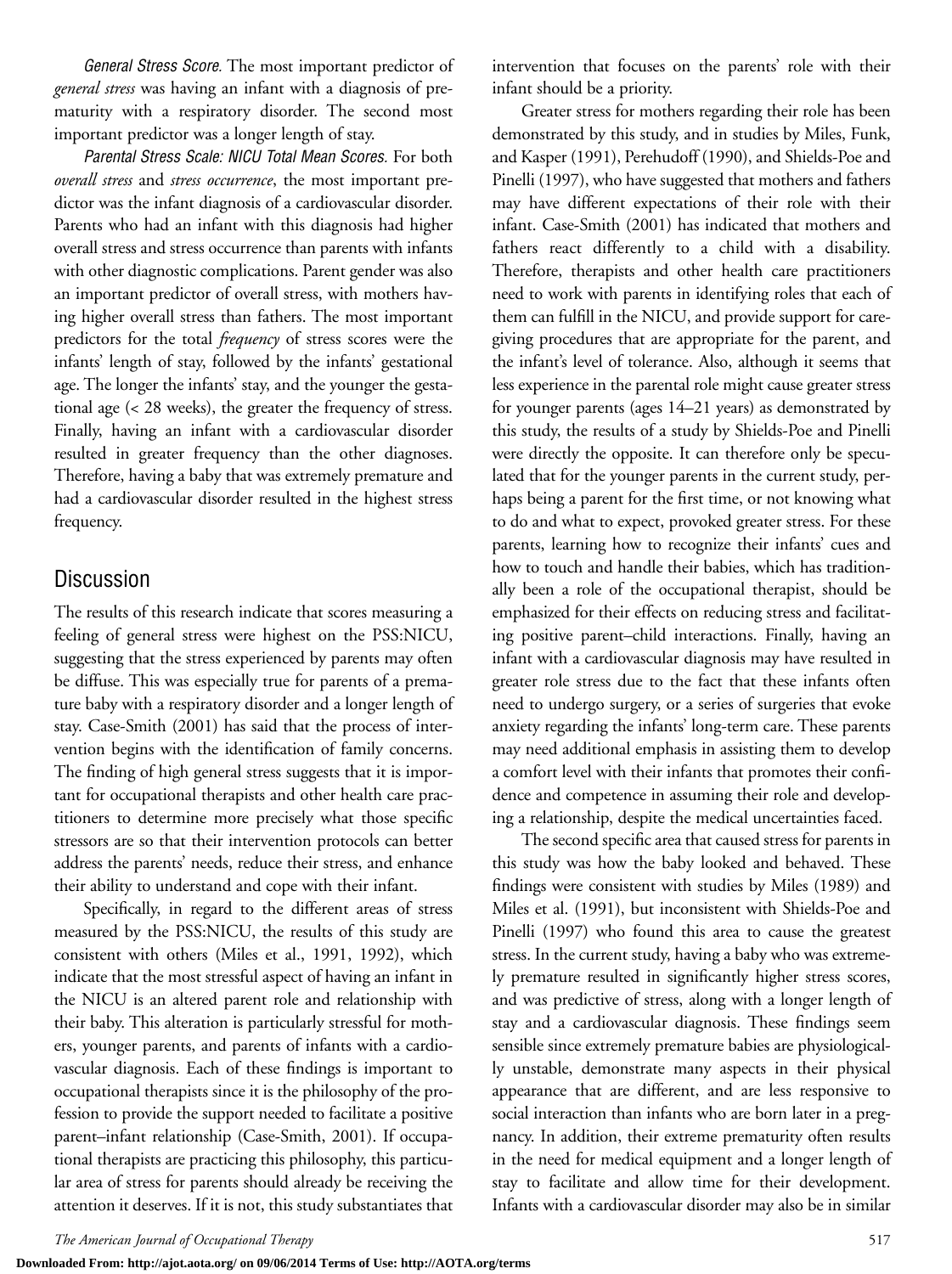circumstances due to the severity of their medical condition. Each of these findings seem to reinforce the occupational therapist's role in helping parents observe, interpret, and respond to their infants' unique behaviors and appearance. In the case of extremely premature babies, facilitating an understanding of the infant's gestational age and its implications on how the baby looks and reacts is important. In addition, being able to recognize changes in their infants' arousal states throughout their hospital stay should also assist in the parents' awareness that the infants' responses have a physiological basis that often affects their ability to respond and interact with them.

Other predictors of stress regarding the infants' appearance and behaviors were related to the parents' characteristics, including being a minority, and separated or divorced. As indicated by Magnusson (1982), subcultural factors can make different groups of individuals sensitive to different stressors. Parents who are members of minority groups are faced with the double task of socializing their children to their own culture and helping them to interact with the dominant culture (Humphry & Case-Smith, 2001). Perhaps how the baby looks and behaves is more stressful to minority parents because of their concerns about their infants' acceptance. As a result, these parents also need to understand and recognize their infants' arousal states for their impact on interaction, and should be familiar with ways in which proper positioning might improve their infants' appearance and behaviors. In regards to the parents' marital status, other studies (Miles, Funk, & Kasper, 1992; Shields-Poe & Pinelli, 1997) have also demonstrated that separated or divorced parents have increased concerns in this area. Since the birth of a baby with special needs is a trying experience for the most capable of families (Rosenberg & Robinson, 1988), separated and divorced parents may experience greater stress about their infants' appearance and behavior due to their difficulty with or inability to share their concerns with the other parent. In these cases, occupational therapists need to acknowledge their stress, show a caring and supportive attitude, and consistently encourage the parents to ask about alterations in their infants' appearance and condition. In addition, interventions that help parents to provide information to others about their infant may enhance the ability of other family members or friends to understand the infant better, allowing them to offer their support and acceptance.

An area that caused only "a little stress" for the parents in this and other studies (Alfonso, Hurst, Mayberry, Yost, & Lynch, 1992; Miles, Carter, Riddle, Hennessey, & Eberly, 1989; Miles et al., 1992; Riddle, Hennessey, Eberly, Carter, & Miles, 1989; and Shields-Poe & Pinelli, 1997) was the NICU sights and sounds. Explanations offered for these lower stress levels are that the environment is perceived to be helping to keep the baby alive (Alfonso et al., 1992), there is increased familiarity with intensive care units due to frequent media exposure (Miles et al., 1989; Riddle et al., 1989), and that parents may have had other personal or work experiences that have prepared them for the environment (Shields-Poe & Pinelli). The higher frequency of stress scores for fathers versus mothers, which was found in this study however, might suggest that fathers pay more attention to equipment in the nursery than mothers. For more highly educated parents who also had a greater frequency of stress, a possible explanation may be that they have a better understanding that the equipment and technology are representative of the criticality of their infants' condition. When combining all of the factors that might impact on stress regarding the sights and sounds however, it was the parents' ethnicity (White), and level of education that were significant. Although the reasons for these differences in levels and impact can only be theorized, for those who do experience a greater stress frequency regarding the sights and sounds, or for whom greater stress is anticipated, it becomes important that the issue be addressed. Providing clear explanations regarding the equipment and technology, which might reduce the stress caused by the intensity of the environment, may be effective for accomplishing this goal.

The least stressful area for parents in this study and other studies (Affonso et al., 1992; Miles et al., 1989; Shields-Poe & Pinelli, 1997) was regarding the staffs' behavior and communication. Various authors have offered explanations for this finding. They range from it being difficult for parents to honestly appraise staff behaviors and communication at a time when their infant is seriously ill and under the care of the staff (Affonso et al., 1992), to adequate communication actually occurring thereby attesting to the high quality of intervention being provided in the NICU (Miles et al., 1989). Whereas each of these explanations seem possible, it is likely that most parents would at least be cognizant of the fact that the staff is working to help their infants' condition to improve or in many cases to stay alive. The results of this study have also indicated that the length of stay and a cardiovascular disorder were predictive of stress in the area of communication with staff. This finding was somewhat consistent with that of Shields-Poe and Pinelli who found that for fathers, the longer the baby had been in the unit and the sicker the baby, the higher the stress scores in this area. For occupational therapists and other health care professionals, this suggests that parents who have been in the NICU longer, and whose infants have a serious medical complication, such as a cardiovascular disorder, need open and regular communication throughout the length of their NICU stay in order to receive the

**Downloaded From: http://ajot.aota.org/ on 09/06/2014 Terms of Use: http://AOTA.org/terms**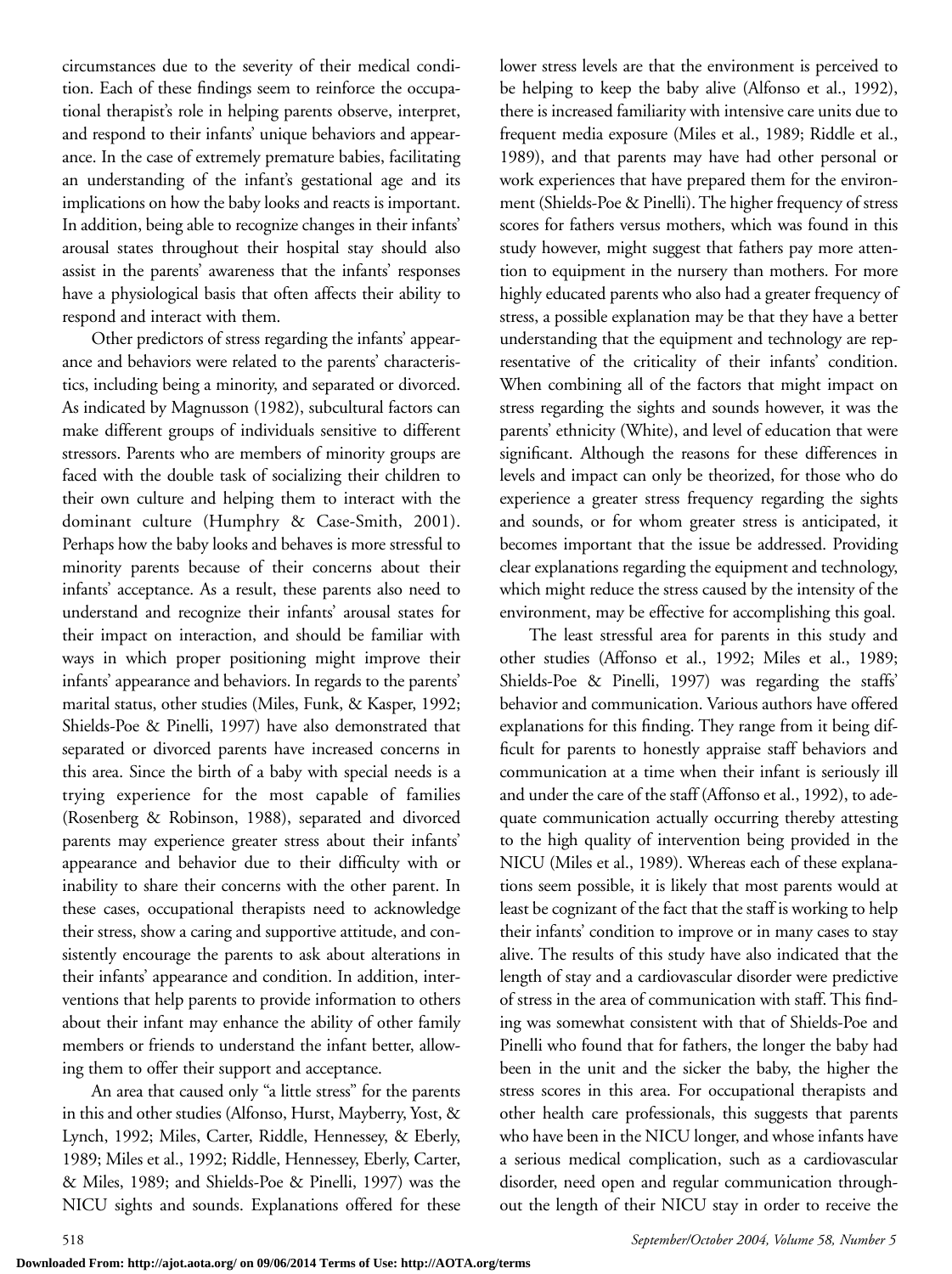support and assurances necessary regarding their infants' status and condition.

Finally, when examining the total PSS:NICU mean stress occurrence, overall stress, and frequency scores, one parent and three infant variables showed a significant association. Being a mother predicted greater stress occurrence and overall stress in the NICU, again emphasizing the need to address these levels of stress by enhancing mothers' opportunities for positive interaction with their infants. The infants' length of stay, diagnosis of a cardiovascular disorder, and extreme prematurity contributed to a greater frequency of stress, suggesting that parents of younger and sicker infants need to develop and maintain an understanding of their infants' sensory, motor, and medical needs throughout their stay in the NICU. Support and opportunities to care for their infant should therefore occur as often as possible. It was perceived as a positive finding that the mean stress occurrence and overall stress scores were somewhat lower than expected. As a result, it may be possible, as suggested by the literature, that parents actually are satisfied with the care their infant receives, easing the degree of stress they experience as a result of the environment and their infant's special needs.

# Limitations and Directions for Future Research

Generalization of this study's findings is limited by the nonrandom convenience sample that was restricted to one hospital and geographic location. Therefore, recommendations for future research would include using a larger, randomly selected sample of parents in NICUs that are representative of different geographic locations in the United States. This would help to determine the consistency of the results and whether there are differences in responses based on location. Another limitation is that although complete confidentiality was assured to the parents for their participation, it may have been difficult for them to accurately rate their stress because their infant was receiving care in the NICU. To minimize the possibility of parents not wishing to report anything negative, future researchers may consider collecting data after the infant is no longer in the NICU or is discharged. It needs to be recognized, however, that this would most likely change the dynamics of the study and impact its results because it would require a retrospective response to the NICU stress experienced. In addition, only those parents available at the time of data collection and those who did not appear overly distressed were approached for their participation in this study. This ultimately may have had an effect on the outcomes. Future research therefore, should attempt to collect data at different points in time during the

NICU stay in order to obtain a more comprehensive perspective on the experience.

Finally, in applying this research to practice, each of these limitations suggests that the findings of this study require careful interpretation, because the environment of each NICU has its own unique set of circumstances that can potentially contribute to the stress that parents experience.

# Conclusion

Considering the areas in which parents experience the greatest stress, and understanding the factors that can influence that stress, may be useful to NICU occupational therapists and other health care professionals in developing interventions that are more supportive and responsive to the parents' needs. The results of this study substantiate that occupational therapists and other health care professionals need to offer guidance that will help parents strengthen their role and develop a relationship with their infant that will improve the quality of their interactions and perhaps result in better outcomes. This need is especially true for mothers, for whom greater role stress can be anticipated. Parents also need the therapist's and others' assistance in understanding the appearance and behaviors of their infant. This study suggests that this need is especially true for parents of babies who are extremely premature, have a cardiovascular disorder, and who remain in the NICU for a longer length of time. As a result helping parents to understand their infant's gestational age, arousal states, and benefits of proper positioning may all be beneficial towards reducing this stress and increasing the parent's comfort level with their infant.

Parent-defined occupations are an essential component of neonatal intensive care (Holloway, 1998). Since the results of this study suggest that the areas of greatest stress for parents are regarding their occupational role and interactions with their infant, it also seems to indirectly confirm the importance of the unique contributions of occupational therapists within this environment. Designing interventions that correspond with the parents' needs and support the occupational roles of the parents may have the added benefit of reducing their stress, thereby facilitating their opportunities for active participation in the care and nurturing of their child.▲

# References

- Affleck, G., Tennen, H., & Rowe, J. (1991). *Infants in crisis: How parents cope with newborn intensive care and its aftermath*. New York: Springer-Verlag.
- Affonso, D. D., Hurst, I., Mayberry, L. J., Yost, K., & Lynch, M. E. (1992). Stressors reported by mothers of hospitalized premature infants. *Neonatal Network, 11*(6), 63–70.